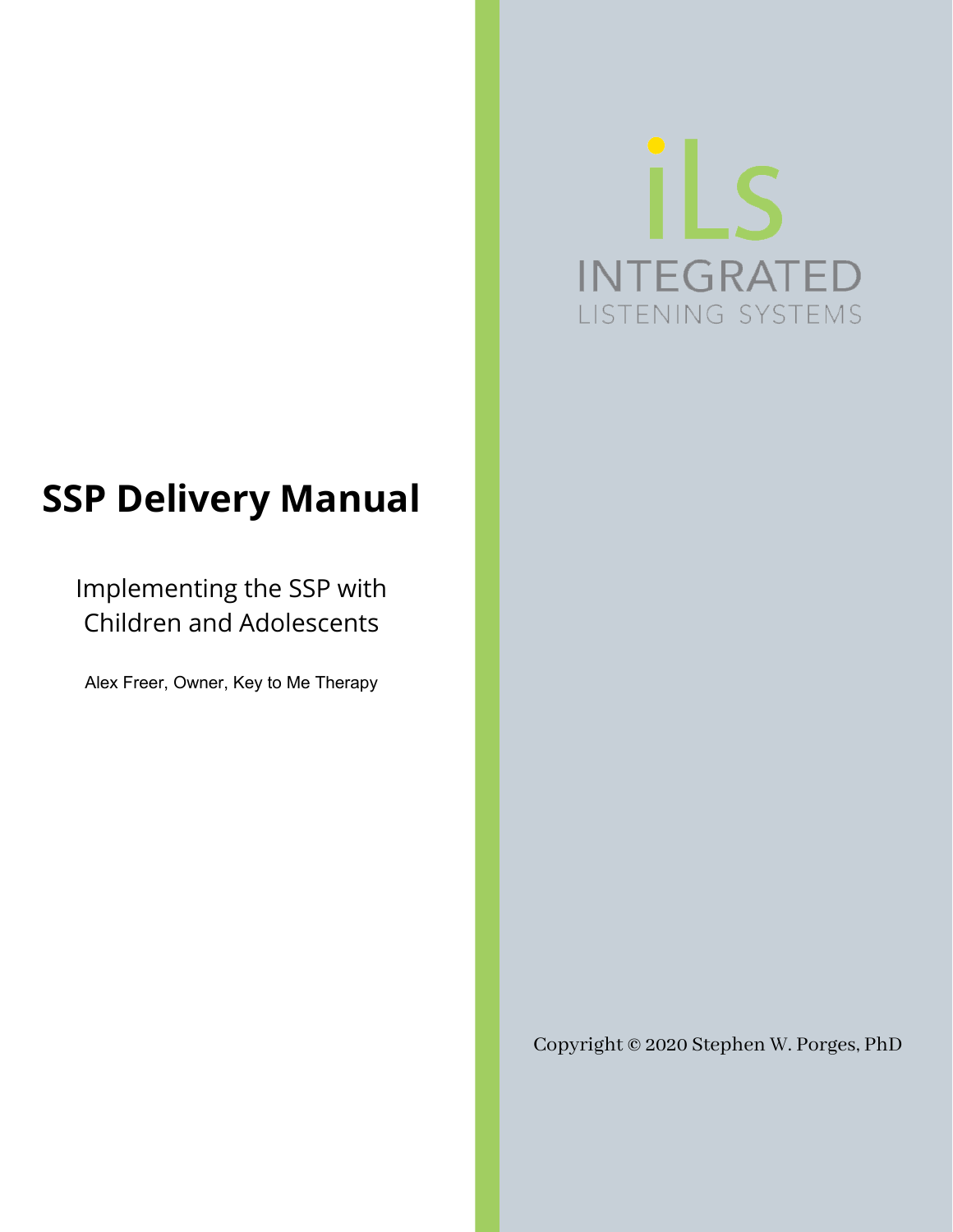# **Introduction**

The SSP is a powerful therapeutic tool that is most effective when delivered appropriately.

This manual will cover all the practical aspects of implementing the SSP with children and adolescents including how to prepare your space, what activities to do during SSP sessions, who should participate in the session, headphone tolerance, modifications based on need and troubleshooting.

# **The Environment**

**The most important aspect of delivering the SSP is that your client feels safe and relaxed.** You are working with individuals who tend to have a heightened sympathetic nervous system. Creating an environment that promotes a sense of safety and normalcy will reduce the potential for stress during the session. When working with children, a normal, safe environment is typically made up of toys and activities that they find fun. For adolescents, age-appropriate activities including arts, crafts, and games are useful for normalizing as well as providing opportunities for positive coregulation.

# **The Space**

Create a welcoming space that is play-friendly but not frenetic and age-appropriate. Young children frequently sit on the floor so include places to sit and play for you and the child, like a comfortable rug or mat on the floor. You may also want sensory-pleasing seating (e.g., pillows, bosu ball, wiggle pillow, swing, and weighted blankets). If you are using a table for arts/crafts/games, include age-appropriate seating so they can be comfortable and still reach everything. Finally, if you are able to choose your decor, use calming colors on the walls and simple, child-oriented artwork to make your space seem less office-like. If possible, eliminate low frequency sounds, bright fluorescent lighting, and clutter.

# **Activities**

Activities need to be child-led, calm and safe. Sensory soothing activities such as a bean bin or Playdoh can be great. Trains, cars, marble towers, legos, puzzles, and play food are also appropriate. If you are planning table activities, select and modify arts, crafts, and games so that they are age appropriate and do not create frustration. For on-the-go children, gentle movement activities can be beneficial (e.g., slow swinging or rocking).

Older children may prefer card games, art, adult coloring books and crafts. Verbal games like "Would You Rather" can also generate conversation and coregulation but be sure to modify topics as needed. Be aware of the reading and cognitive abilities of your client and do not "put them on the spot" to read a game card or spell a word if that is an area of struggle. And take your cues from your client; they may prefer silence.

# **Avoid**

It's best not to include electronic toys, loud activities such as instruments, competitive games, and over-stimulating activities that induce stress or over-arousal. With older children, avoid stressful topics.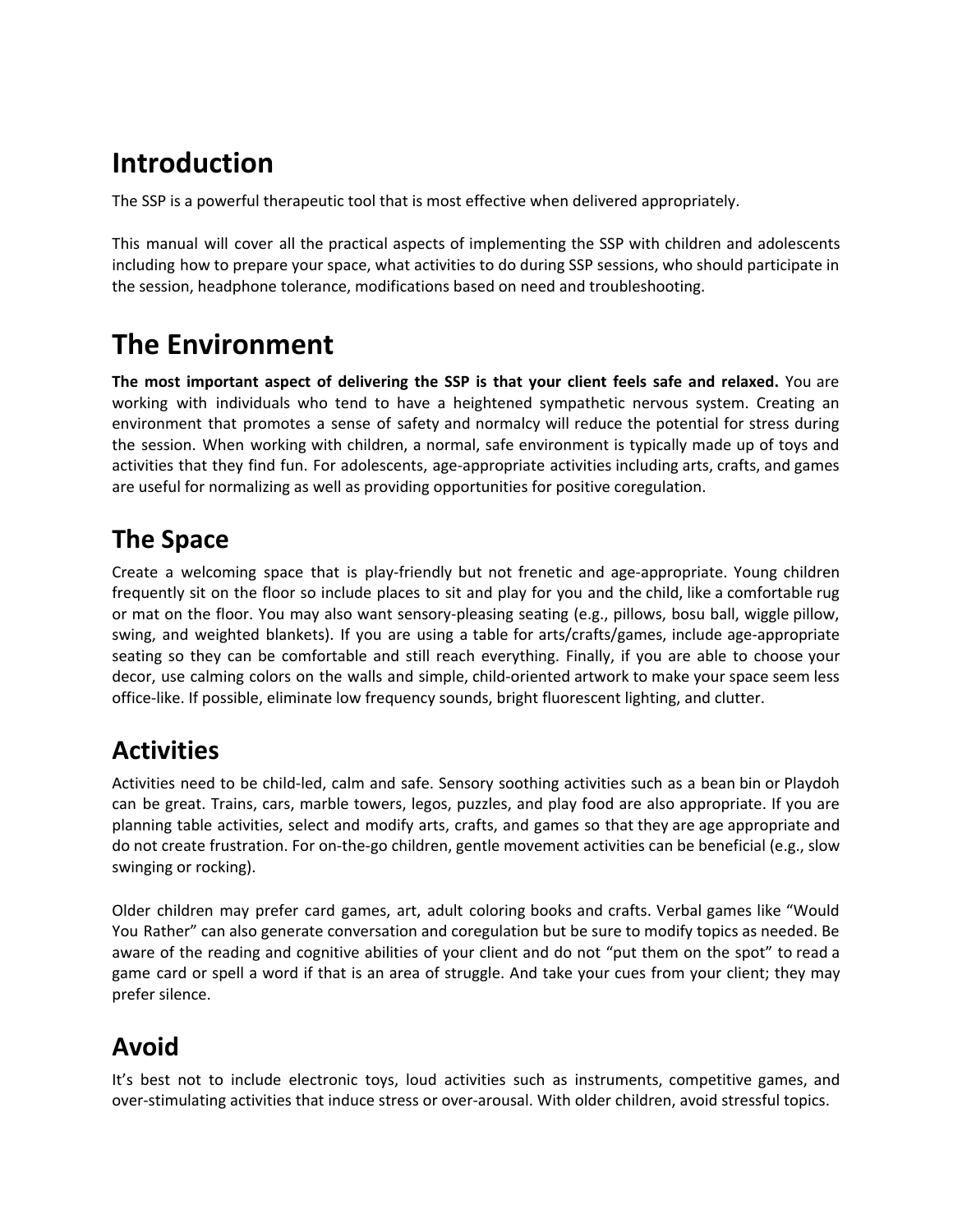# **Home**

Some children find it harder to participate in the therapy at home due to established routines and family patterns. Parents will do well to set aside a special place and time as well as special activities that are only available during listening. Positive coregulation is critical to success.

Only those 13 and younger may do the SSP at home. Please see the SSP Delivery Manual for Adolescents and Adults for further advice on working with teenagers. Advise them that they cannot do screen-based activities or video games while listening to the SSP. Encourage art, writing, games or reading.

#### **Cautions**

- 1. Avoid over-explaining the therapy. Individuals who tend toward anxiety can become fearful that it may hurt them and begin to fixate on that rather than relaxing. Use simple explanations (e.g., this music is designed to help you feel calm), answer questions as they come and only answer what is asked.
- 2. When choosing an activity, avoid over-questioning, which may increase anxiety. Instead of saying, "What do you want to do?" or "Do you want to color? Do you want to draw?" have a few activities available and start playing. The individual will either join you or begin to look at/engage in something else.
- 3. Never force an activity or interaction. Follow the lead of the child. The activities are there to help increase relaxation and give you opportunities for coregulation. If the child would rather sit quietly or just swing, that is okay, too. You can normalize any situation by reading the cues of your client and then providing them with signals of safety and positive support through a melodic inflection in your voice, a welcoming and smiling expression in your eyes and face, and relaxed body language.

# **Summary of Environment**

- **● Safe**
	- o Create an environment of normalcy
	- o Younger Children: Sensory-rich environment, toys, art and games
	- o Older Children: Art, games, relaxing quiet talk
- **● Relaxed**
	- o Individual choice of activities
	- o Guide toward engagement
	- o Too many choices or questions can be stressful
- **● Positive**
	- o Provide cues of safety and positive coregulation
	- o Activities are tools to help you connect
	- o Follow the lead of the child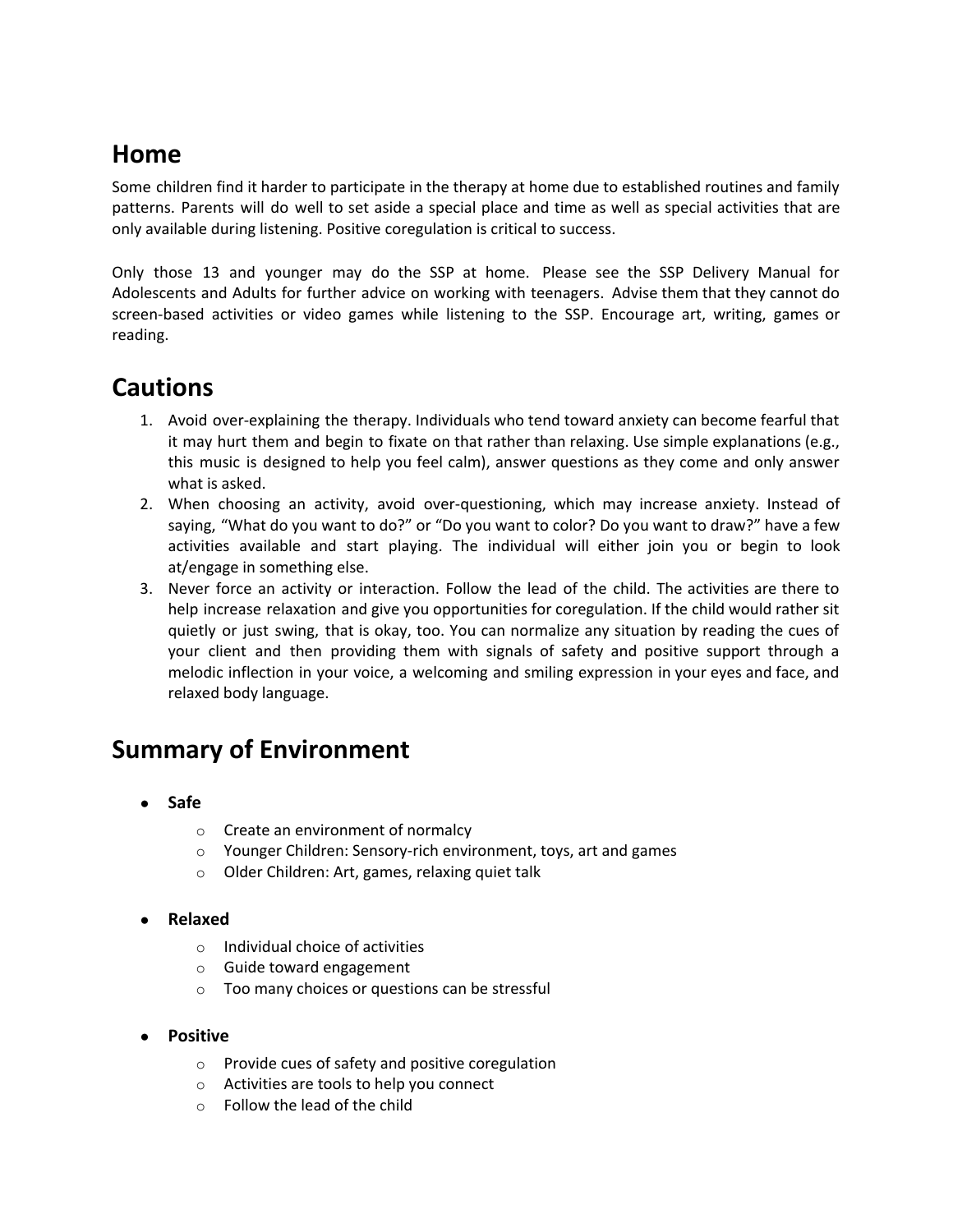# **Who Should Attend**

Successful implementation of the SSP relies on helping the client feel as safe as possible. The primary facilitator of the therapy must therefore be someone the child trusts and who is able to conduct the session in a relaxed, positive, and engaged way. The clinician should use their Social Engagement System to send cues of safety: a relaxed posture, head gestures to show interest in engaging, a smile that extends to the eyes, and a prosodic voice.

Someone who is nervous or stressed about the session or the child or someone who is distracted will not effectively deliver the SSP. For example, if a child is in conflict with his/her parent or if the parent is overly stressed by or worried about the child, it may be better for the parent to not participate in the sessions. On the other hand, if the child experiences separation anxiety and has a positive attachment to the parent, having the parent in the session is a benefit.

# **Clinic**

Sometimes it is helpful to have more than one person in a session by including a parent/caregiver or another staff member. If appropriate, siblings or well-matched peers who are also doing the SSP may be a benefit. This small group can help improve coregulation and create a sense of normalcy so the child doesn't feel isolated or different. For example, playing a board game can be fun and relaxing and often flows better with more than two people.

# **Home**

As mentioned, positive family coregulation is crucial. Spend time with parents explaining the importance of positive coregulation and a supportive environment. This will be critical for all children, whether they are doing the therapy in clinic or at home. If you are overseeing a home program, help the family come up with the activities and approaches they will use at home to ensure relaxed, positive sessions. If there are significant stressors at home, **do not have the child do the SSP at home.** 

# **Cautions**

- 1. Be wary of household stressors. Keep in mind that the SSP is opening a child up to his or her environment and may also be removing some of their defense mechanisms. If the home environment has significant stressors, the child's anxiety may actually increase without those defenses.
- 2. If you are concerned about the home stressors, do not implement the SSP until the environment has improved.
- 3. Do not assume that two children with similar situations or the same diagnosis will automatically be a good match for therapy. Only deliver the SSP to more than one child at a time if you are sure it is a good match and will improve the sense of safety, normalcy and coregulation for both children.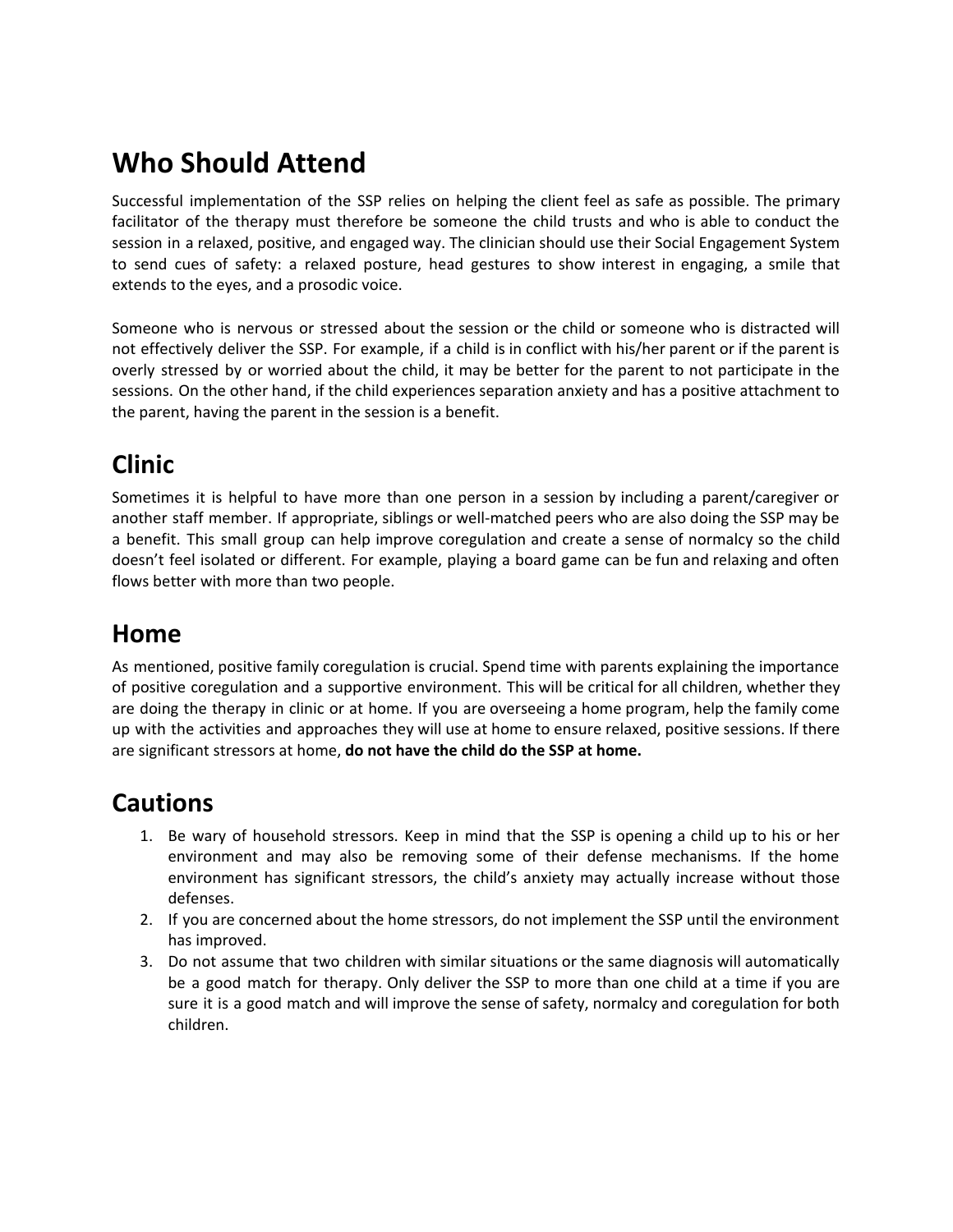# **Parent Information**

Parent support during the process is a critical part of the success of the SSP. A child's primary barometer in life is his or her parent. Helping parents understand that their child is struggling due to something beyond the child's control and also providing them with tools and resources to handle their child in an open and supportive way can have a profound impact on the success of the therapy. Oftentimes, families can see improvement at home before beginning the SSP simply by having a better understanding of their child and using these new insights to handle situations differently. Here are some concepts you may want to explore with parents:

- Provide a simple explanation about the Polyvagal Theory.
- Use language that focuses on autonomic states versus behavior.
- Help them to understand that, when their child is in sympathetic arousal, their ability to reason or be reasoned with is effectively turned off.
- Explain how using the SSP will help the child heal physiologically, which in turn will support other interventions (such as counseling and social skills groups).
- Ask parents if there are any current situations that may be causing stress for their child (e.g., school or family situation, etc.) and if so, discuss ways to change or alleviate the stress before beginning the SSP.

Remember that while the SSP is improving a child's accessibility, it may also be removing a needed defense mechanism. Before beginning, be sure that the child's day-to-day environment will support this change.

# **Summary of Who Should Attend**

- **● Professional or Caregiver who is:**
	- **o** Trusted
	- o Positive
	- o Relaxed
	- o Engaged
- **● May include a well-selected appropriate peer**
- **● Avoid stressful people or situations**
- **● Educate parents and caregivers**

# **Headphone Tolerance**

Young clients, individuals with sensory sensitivities, and clients on the autism spectrum often struggle with wearing headphones. It is important that you gently build a tolerance to the headphones without force or stress.

To successfully help a sensitive child acclimate to headphones, have two professionals (or you and a caregiver) work with the child - one to play/coregulate and the other to manage the headphones. The coregulator sits in front of the client and engages him/her in a favorite activity. The other therapist then gently places the headphones on the client's head from behind (do *not* come at someone's face with headphones as that can feel very invasive). As you place the headphones on, you can use gentle words like "here's some music for you." If/when the client pushes the headphones off, let them. Wait a few moments until the client has resumed playing and co-regulating with the other therapist and then put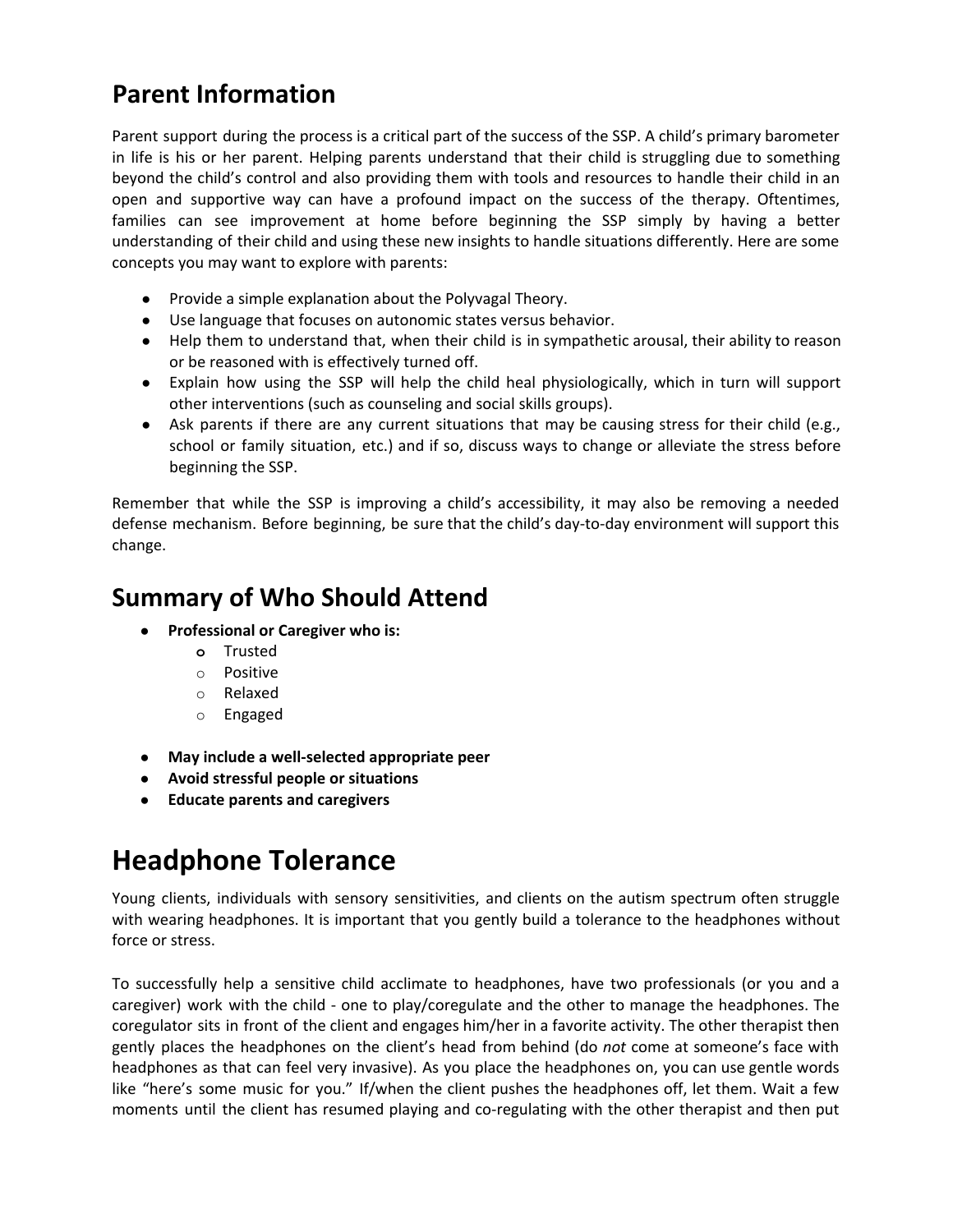them on again. Always let them push the headphones away (do not use any force to make them keep them on) until they begin to acclimate. Do this as many times as needed without causing stress.

You may need several sessions to help a very sensitive person acclimate. Once you begin to make progress, create a shortened session so that the child is successfully wearing the headphones while playing. Gradually increase the length of the session until the child is fully acclimated. You may want to use sensory-rich classical music for headphone acclimation before moving into the SSP sessions. If you do not have the opportunity to have a second facilitator, you can still do this process by co-regulating with an activity while you manage the headphones (e.g., you are both looking at a book and laughing together while you sit slightly behind the client and place on the headphones).

Do *not* have a child attempt a home program until they are comfortable with headphones. On occasion, parents can help a child acclimate by having them watch a favorite show via headphones. They must also come from behind and not force the child to wear them. If you feel it will be difficult for a family to do this without stress, work with the client in your clinic first until they acclimate to the headphones.

For particularly sensitive clients, some clinicians have found that using Mini-O speakers have been tolerated and therapeutically effective.

#### **Cautions**

- 1. Do not force a child to wear the headphones. Forcing will increase anxiety and negate the work you are trying to do.
- 2. Children with sensitivities or spectrum challenges tend to imprint negative situations. If you push too hard in the beginning, they may stay leary of headphones indefinitely, making it impossible to do the therapy. Use patience and cues from the child when helping them acclimate.

#### **Summary of Headphone Tolerance**

- **Never Force**
- **● Two Adults to Implement**
	- $\circ$  One sits in front and engages in play and positive coregulation
	- o One sits behind and manages headphones
- **● Patience and Respect**
- **● As a last resort, consider Mini-O speakers**

# **Modifications and Alternative Program Options**

The original SSP protocol is 5 consecutive 60-minute sessions. Oftentimes, children and adolescents cannot tolerate this level of intensity. In addition, the SSP has been found to be effective in a variety of iterations. As Dr. Porges describes, a helpful rule of thumb is: **Less is More.** 

#### **Reasons to Modify the Program**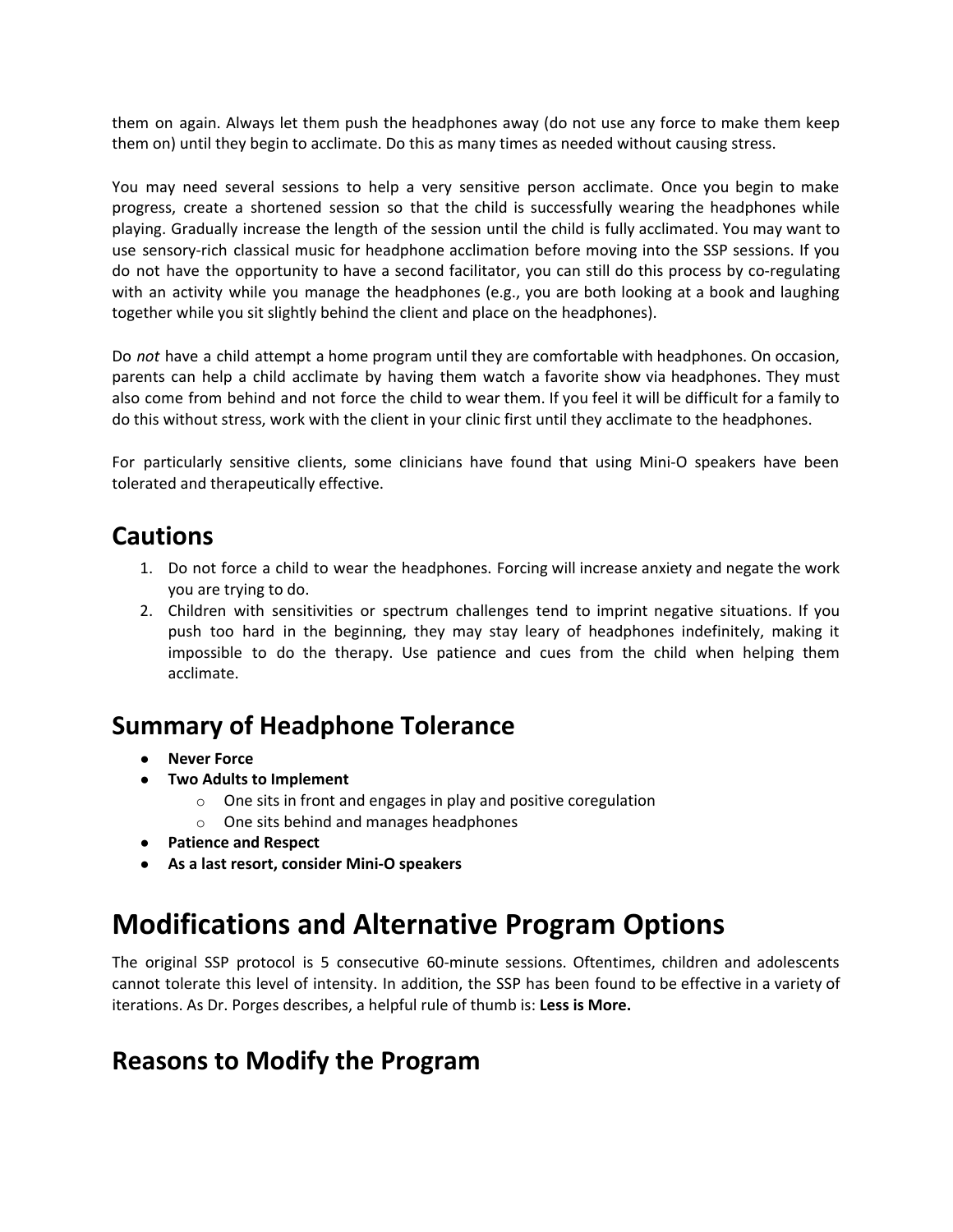#### **Sensitivity**

Many potential SSP clients come with significant sensitivities and therefore can be vulnerable to this type of intense program. Don't be afraid to modify. There are several options for delivering the SSP successfully without incurring negative reactions. For example, you can slow down the frequency of the sessions (e.g., two sessions/week) or you can complete the SSP in 30-minute increments.

#### **Schedule**

In our current culture, it is often difficult for families to attend intensive therapy. An alternative approach is to have the child complete the 5-day SSP over a two-week period (typically three sessions the first week and two sessions the second week). Take your cues from your client and their family. The SSP be will be most effective when it is delivered within a schedule that is tolerable.

#### **Individual Needs**

Each child you work with will have his or her unique challenges, circumstances, and needs. It is imperative that you tailor the environment and the therapy to ensure each client's success. As you begin adding this therapy to your practice, do not hesitate to request a consultation from an experienced practitioner to help you design the best program for each individual. In addition, you can submit a Case Consultation Request.

#### **Playlists**

There are two playlists: the Child Playlist and the Adult Playlist. The filtration of the music is exactly the same for each playlist so deciding which playlist to use is really a matter of your client's preference. We know of many adults who like the playfulness of the Child music and many children who would rather not listen to music they consider is for kids much younger than them. Because the filtration is the same, you could even alternate between them: listen to the Child playlist for the first hour and the Adult playlist for the second hour. A listing of the songs on each playlist can be found in the File Repository of the SSP Training.

#### **Preparatory Listening**

Children who are reactionary or sensitive often benefit from doing preparatory listening prior to doing the SSP. Sensitive individuals also benefit from coupling calming music with the SSP throughout their program. For example, for a reactionary child, you may want to do 30-minute sessions of the SSP coupled with 30 minutes of sensory-supporting music.

Finally, using calming music for preparatory listening when building headphone tolerance is essential. Here are some suggestions for preparatory listening music:

- iLs Focus System Calming Program
- Solo cello music (e.g., YoYoMa or similar)
- Calm female vocal music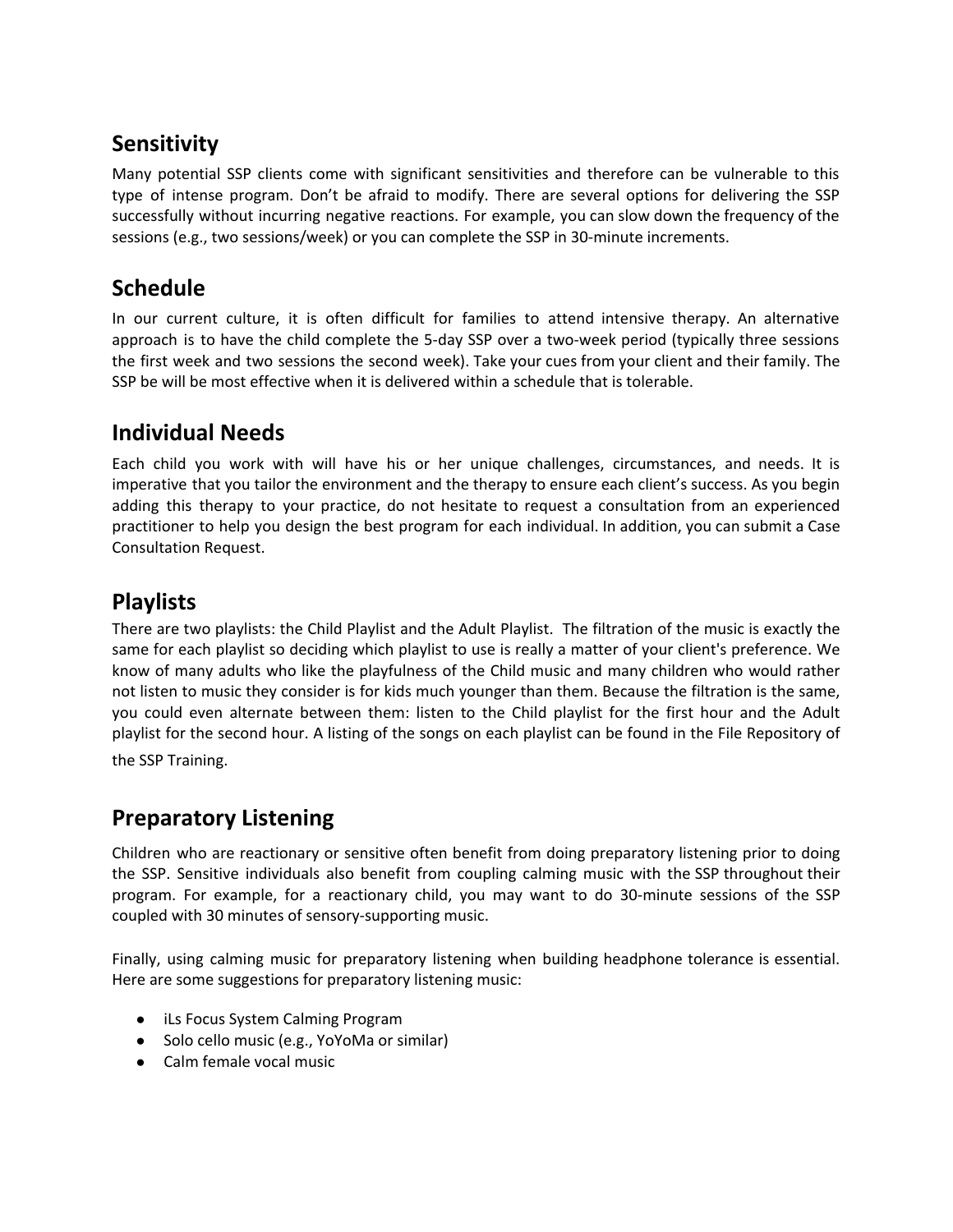#### **Summary of Modifications**

- **● Five consecutive 60-minute sessions is only one option**
- **● Other iterations can also be effective\***
	- $\circ$  \*See the video "When and How to Adapt the SSP for Children" in the SSP Training
	- o Five Sessions over a longer duration of time (2-3 per week)
	- o 30-minute SSP sessions
	- o Take your cues from your client
- **● Reasons to Modify**
	- o Intensity needs to be reduced
	- o Accommodate family needs and schedule
	- o Create the best program for the individual
- **● Prepare Clients to improve their success**

### **Post-SSP Support (SSP Follow-up)**

**The SSP was not designed as a stand-alone program.** Once someone has completed the SSP, it is important to follow up with continued support and input in order for benefits to solidify. After you complete the SSP with a client, continue to work with them to help them maintain gains. Many other therapies pair well with the SSP and may even be accelerated by the gains from the SSP. Because the SSP is utilizing the auditory system to strengthen vagal tone, one of the best supports you can use to help strengthen and augment improvements is the iLs Focus System.

# **Repeating the Program**

Remember that the SSP can generate benefits long after the program has been completed. Clients often see benefits from the SSP for 6-8 weeks after they have completed the program. That said, many clients benefit from doing some or all of the SSP another time. Clients who tend to benefit from repeated use are individuals who benefitted the first time and show a need for more input, clients who are gaining language, and clients who are benefitting academically. Also, if you used a modified version of the program (e.g., 30-minute segments) and the client responded well, they may benefit from additional SSP. If you feel a client will benefit from repeated use, wait about 8-12 weeks and then repeat the program.

Another reason for repeating the SSP is if the client experiences a trauma or illness that causes the Social Engagement System to withdraw. Examples of trauma are a change in their school environment, a move, an illness in the family, or the death of a pet. Colds or flus that cause congestion may affect the function of the middle ear muscles and a repeat of the SSP can help to strengthen the neural network associated with listening.